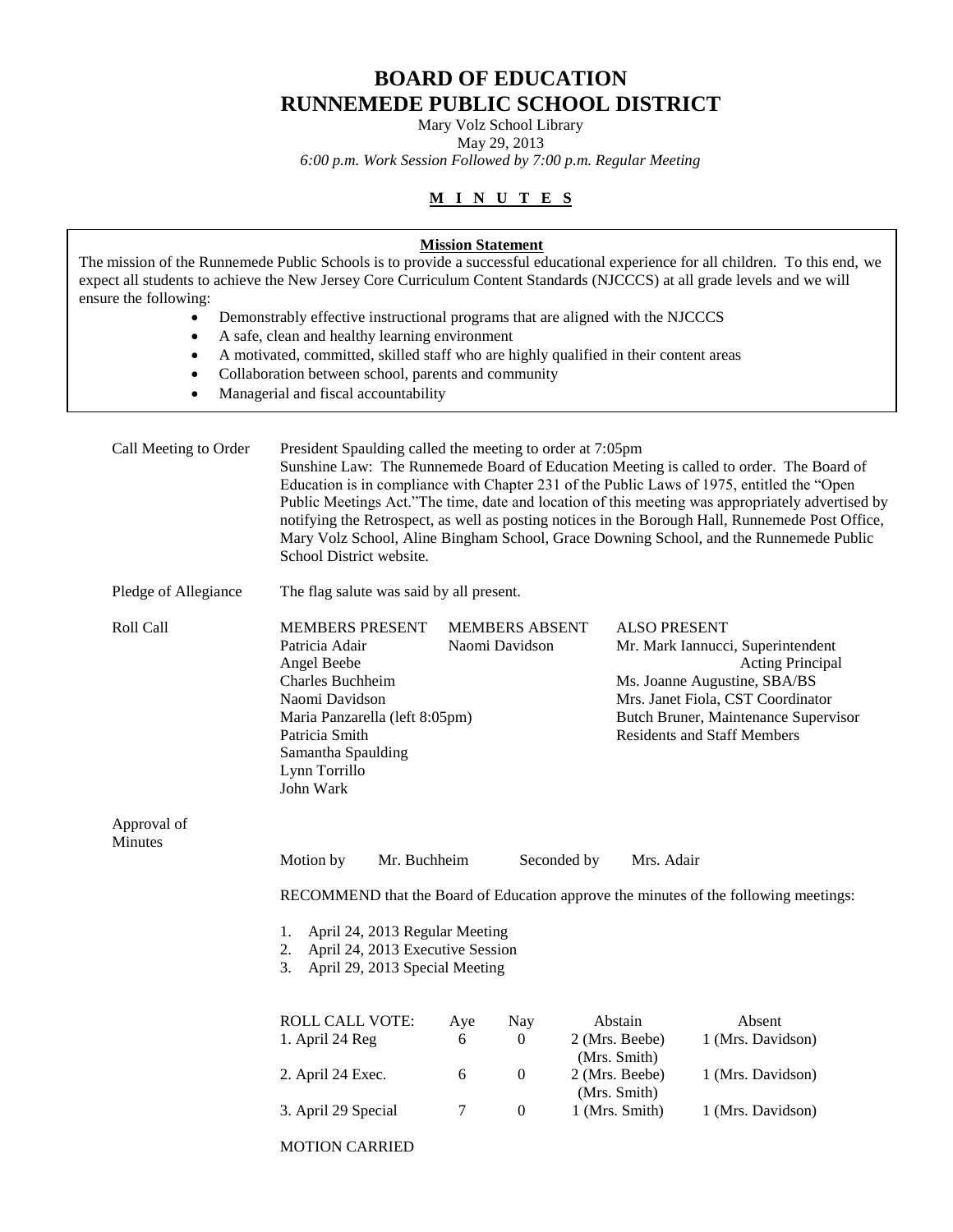Motion by Mrs. Adair Seconded by Mrs. Smith

RECOMMEND that the Board of Education approve the following resolution:

Board Secretary Financial, Revenue and Treasurer's Reports

- A. Board Secretary's Report in accordance with 18A: 17-36 and 18A: 17-9 for the months of March and April 2013. The Board Secretary certifies that no line item account has between over expended in violation of N.J.A.C. 6A:23A-16.10 (c) 3 and that sufficient funds are available to meet the District's financial obligations for the remainder of the fiscal year.
- B. Treasurer's Report in accordance with 18A:17-36 and 18A:17-9 for the months of March and April. The Treasurer's and Secretary's report are in agreement for the months of March and April 2013.
- C. Board Secretary in accordance with N.J.A.C. 6A:23A-16.10 (c) 2 certifies that there are no changes in anticipated revenue amounts or revenue sources.
- D. Board of Education Certification pursuant to N.J.A.C. 6A:23A-16.10 (c) 4 We certify that after review of the secretary's monthly financial report (appropriations section) and upon consultation with the appropriate District officials, that to the best of our knowledge no major accounts or funds have been over expended in violation of N.J.A.C. 6A:23A-16.10 (b) and that sufficient funds are available to meet the District's financial obligations for the remainder of the fiscal year.

 $\frac{May 29,2013}{\sqrt{1-\frac{1}{2}}$ Joanne Augustine, Business Administrator Date

ROLL CALL VOTE: 8 Aye 0 Nay 0 Abstain 1 Absent

(Mrs. Davidson)

MOTION CARRIED

Presentations None

Correspondence *(white)* None

Recognition of Citizens

for agenda items only The Public is reminded that they should attempt to resolve problems and/or complaints through initial contact with the staff member or members involved therein and the Chief School Administrator prior to petitioning the Board of Education. Complaints should only be brought to the Board after the appropriate school staff has had a reasonable opportunity to resolve the problem at the employee level. Statement should be limited to topics to be addressed on the published agenda and limited in length to 3 minutes.

> The Board President will recognize those individuals in the audience whom wish to comment on any action items on this Agenda. Please respect the following procedures:

- 1. Be recognized by Board President.
- 2. State your full name and address.
- 3. Identify the resolution/item number on which you wish to comment.
- 4. Wait to be recognized before you make your comment.
- 5. Limit your comments to the specific resolution/items.
- 6. Limit your comments to (3) minutes per person.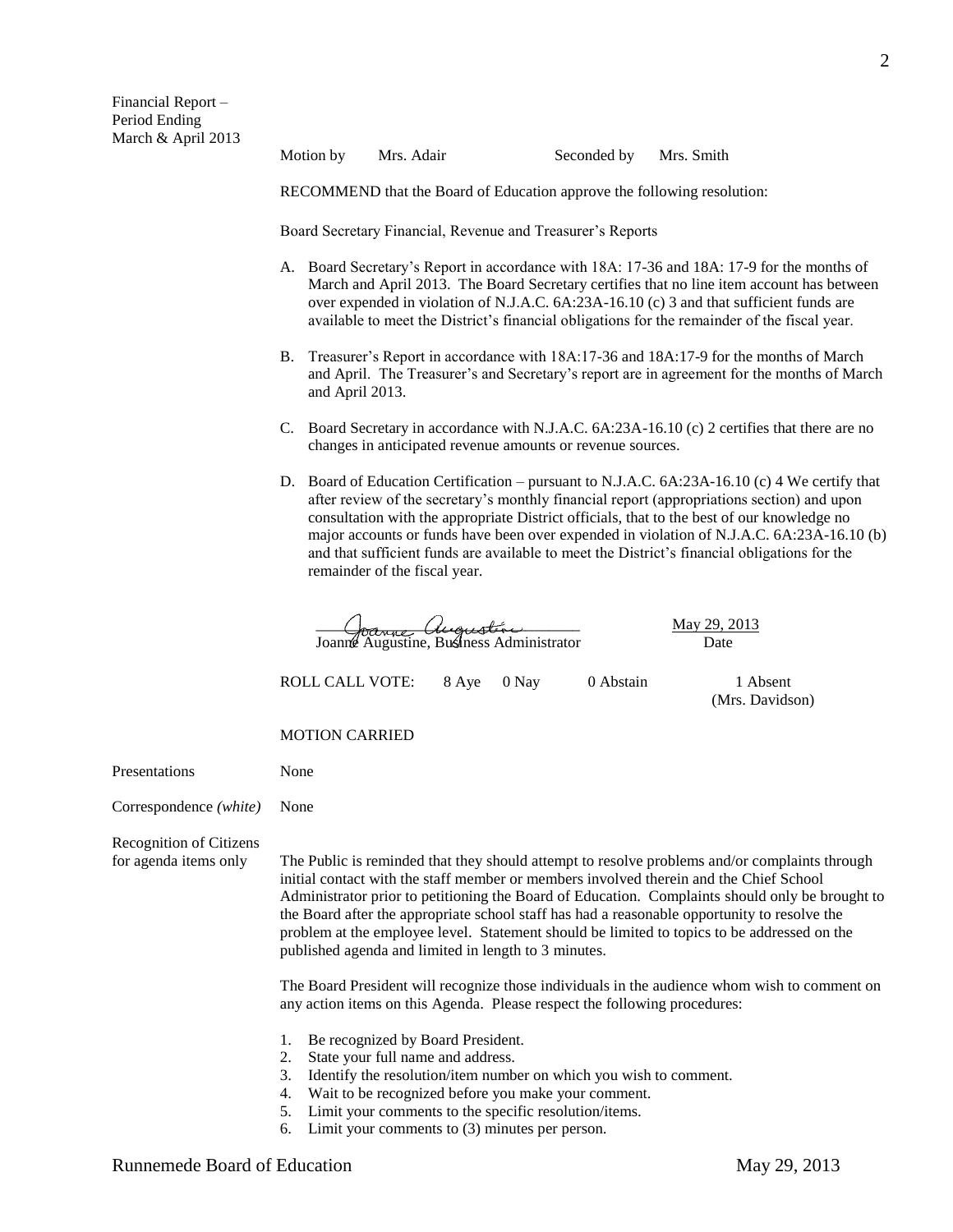|                         |                                                                                                                                                                                       |                                                                       | No public comment. President Spaulding closed the public comment section of the meeting. |  |  |  |
|-------------------------|---------------------------------------------------------------------------------------------------------------------------------------------------------------------------------------|-----------------------------------------------------------------------|------------------------------------------------------------------------------------------|--|--|--|
| Secretary's Report      | Ms. Augustine reported on the following activities in addition to routine business:                                                                                                   |                                                                       |                                                                                          |  |  |  |
|                         | Activities in addition to routine business include:<br>Submit January to March 2013 Quarterly Financial Report on the NJ Medicaid Cost<br>А.<br>Reporting and Claiming System (MCRCS) |                                                                       |                                                                                          |  |  |  |
|                         |                                                                                                                                                                                       | B. Reimbursement Request for April expenditures - IDEA FY13           |                                                                                          |  |  |  |
|                         | C.                                                                                                                                                                                    | Reimbursement Request for April expenditures - NCLB FY13              |                                                                                          |  |  |  |
|                         | D.                                                                                                                                                                                    | Submit certification of 2013 Personal/Financial Disclosure Statements |                                                                                          |  |  |  |
|                         | Facilitate completion of Board Self-Evaluation in order for compilation of results to be<br>Е.<br>completed by NJSBA                                                                  |                                                                       |                                                                                          |  |  |  |
|                         | Review submitted Requests for Qualifications for professional services for the 2013-14<br>F.<br>school year.                                                                          |                                                                       |                                                                                          |  |  |  |
|                         | H. Continue planning process for various summer facility work                                                                                                                         |                                                                       |                                                                                          |  |  |  |
|                         | Negotiations work and attendance at negotiation committee meetings.<br>Ι.                                                                                                             |                                                                       |                                                                                          |  |  |  |
| Superintendent's Report | Mr. Iannucci reported on the following items of interest:                                                                                                                             |                                                                       |                                                                                          |  |  |  |
|                         | A. Attendance/Enrollment Report                                                                                                                                                       | Attachment X.1.                                                       |                                                                                          |  |  |  |
| Principals' Reports     | Principals reported on the following items of interest                                                                                                                                |                                                                       |                                                                                          |  |  |  |
|                         | A. Fire and Security Drills to date were conducted as follows:                                                                                                                        |                                                                       |                                                                                          |  |  |  |
|                         | <b>SCHOOL</b>                                                                                                                                                                         | <b>TYPE OF DRILL</b>                                                  | <b>DATES</b>                                                                             |  |  |  |
|                         | <b>BINGHAM</b>                                                                                                                                                                        | <b>FIRE</b>                                                           | 4/24/13                                                                                  |  |  |  |
|                         |                                                                                                                                                                                       | <b>EVACUATION</b>                                                     | 4/26/13                                                                                  |  |  |  |
|                         | <b>DOWNING</b>                                                                                                                                                                        | <b>FIRE</b>                                                           | 4/11/13                                                                                  |  |  |  |
|                         |                                                                                                                                                                                       |                                                                       |                                                                                          |  |  |  |

- B. Nurse's Report (on file)
- C. Buildings and Grounds Report (on file)
- D. Special Education Report (on file)

# Other Reports A. PTA Report

Mrs. Wilson commented that the PTA is wrapping up the year. The Basket auction was a success. They raised \$15,000 even with the number of people down by 82. The money will be used for trips and supplies. Family Bingo Night will be June 7. There will be new PTA officers for next school year. Mrs. Spaulding thanked Mrs. Wilson and Mrs. Marker for all their years of service.

EVACUATION 4/25/13

EVACUATION 4/23/13

B. Committee Reports

Camden County Education Services Commission - none

VOLZ FIRE 4/26/13

• NJSBA Report – Mr. Buchheim attended the Delegate Assembly two weeks ago. He reported that one resolution was tabled regarding homebound instruction. The other resolutions being voted on were approved.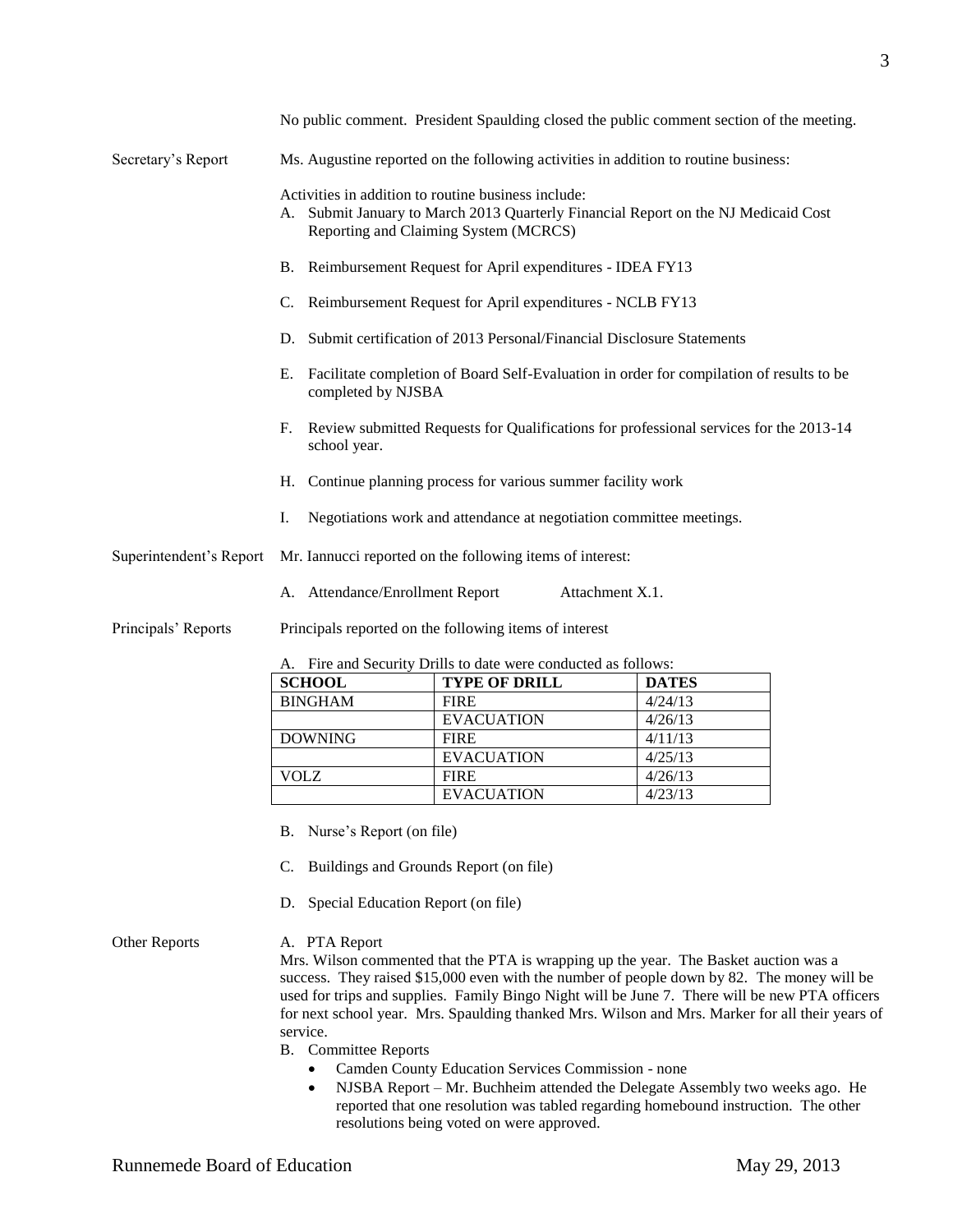- Black Horse Pike Mrs. Spaulding announced that a Runnemede resident was selected as the new Principal at Triton. They are having a lot of changes in positions. Mrs. Wilson added that they support hiring from within.
- Negotiations Mr.Wark and Mrs. Hummel both commented that it was going well.

Old Business None

New Business

# PROPERTY &

TRANSPORTATION Motion by Mrs. Torillo seconded by Mrs. Beebe that the Board approve items 1 through 5 on the recommendation of the Superintendent and School Business Administrator.

1. Facility Use

| <b>Facility</b>   | User          | <b>Purpose</b>          | Date          | <b>Time</b>                           |
|-------------------|---------------|-------------------------|---------------|---------------------------------------|
| Volz Gymnasium    | Runnemede PTA | Kids/Family Bingo       | $6 - 7 - 13$  | $6:00 \text{pm}$ to $9:00 \text{pm}$  |
| & All Purpose     |               |                         |               |                                       |
| Room              |               |                         |               |                                       |
| Volz All Purpose  | Runnemede PTA | <b>Graduation Dance</b> | $6-14-13$     | $3:00 \text{pm}$ to $12:00 \text{am}$ |
| Room and Kitchen  |               |                         | $6 - 15 - 13$ | 9:00am to $12:00$ am                  |
|                   |               |                         | $6 - 16 - 13$ | 12:00pm to $12:00$ am                 |
|                   |               |                         | $6 - 17 - 13$ | 3:00pm to 12:00am                     |
| Volz Soccer Field | <b>RYAA</b>   | Field Hockey Camp       | $7 - 15 - 13$ | $12:00 \text{pm}$ to $3:30 \text{pm}$ |
| and All Purpose   |               |                         | through       |                                       |
| Room              |               |                         | $7 - 18 - 13$ |                                       |

- 2. Field Trips None
- 3. First Student Renewal Transportation Contract Renew the transportation contract (Routes 1, 2AM, 3 and 4) for transportation to/from school for the 2013-14 school year with First Student, Inc. at the State approved CPI increase of 2.63%. Total cost for all routes is \$76,930.20.
- 4. Authorize the School Business Administrator to solicit bids for student transportation to/from school for the 2013-14 school year for Route 2 PM and any other routes that may be necessary.
- 5. Adopt a resolution to amend the approved Long Range Facilities Plan to include a proposed renovation to the Downing Boiler room in order to add a sink and food prep area, and authorize the Superintendent, Business Administrator and/or Architect of Record, Garrison Architects, to submit the application and documentation for an "Other Capital Project" for the Downing School renovation to the NJ Department of Education Office of Facilities Management. The Board also acknowledges that there is no state aid for the project.

| ROLL CALL VOTE: | 7 Aye 0 Nay | 1 Abstain        | 1 Absent        |
|-----------------|-------------|------------------|-----------------|
|                 |             | (Ms. Panzarella) | (Mrs. Davidson) |

#### MOTION CARRIED

- PERSONNEL Motion by Mrs. Smith seconded by Mr. Wark that the Board approve items 1 through 12 on the recommendation of the Superintendent:
	- 1. Accept, with regret, the resignation with intent to retire of Bob Richards, effective June 30, 2013.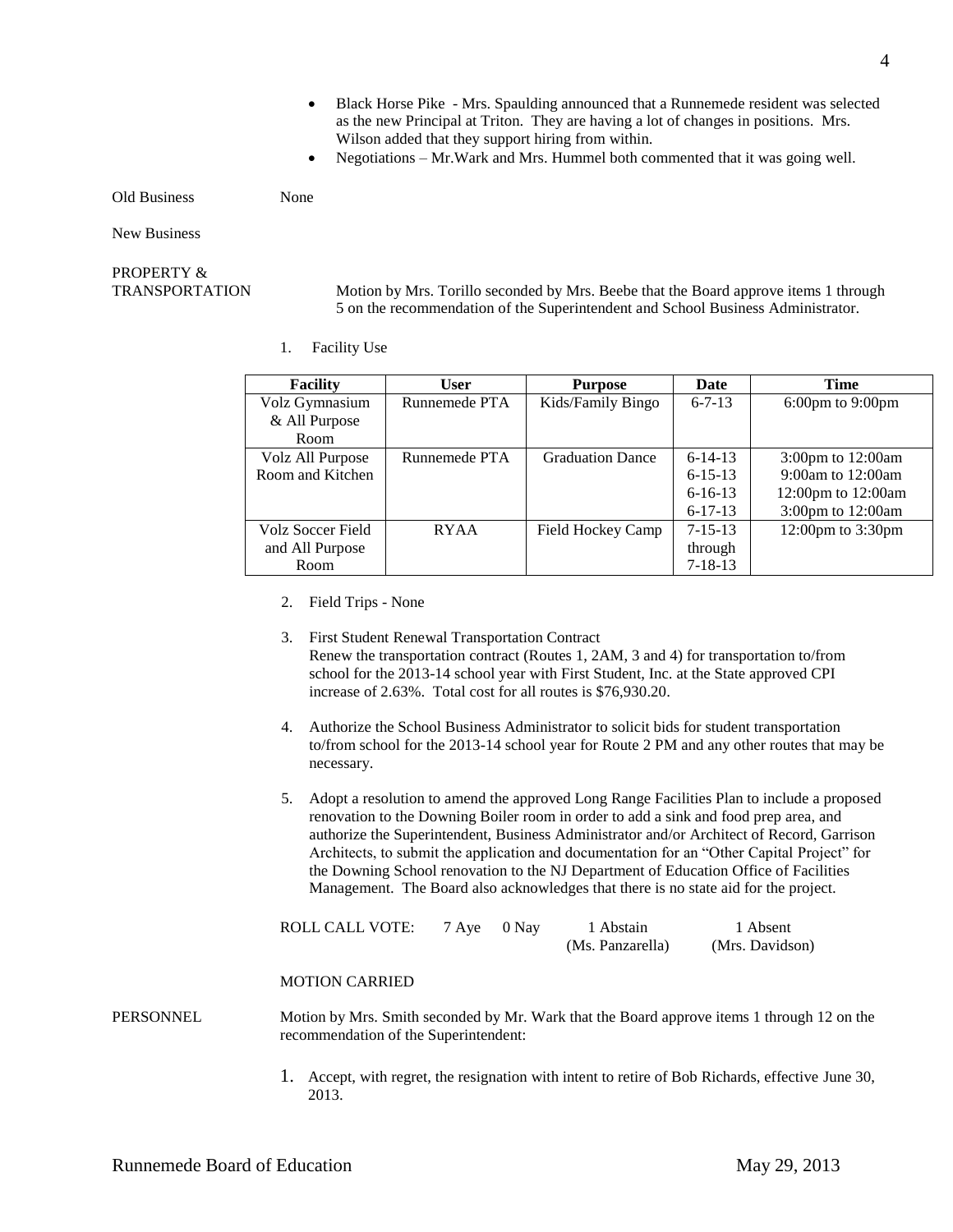- 2. Approve Lindsey Mikos as a substitute teacher for the remainder of the 2012-2013 school year.
- 3. Approve Nicole Baird as a substitute lunch/classroom aide for the 2012-2013 school year, pending fingerprinting.
- 4. Appoint Joanne Augustine as Business Administrator/Board Secretary effective July 1, 2013 through June 30, 2014. Authorize the submission of the contract for the Business Administrator/Board Secretary to the Camden County Department of Education for approval.
- 5. Approve Mrs. Lori Hynes for the position of Supervisor of Special Services. Salary, \$93,000.00 for the 2013-2014 school year. Resume and certificate attached.
- 6. Approve Dr. Sean McCarron for the position of Supervisor of Curriculum and Instruction. Salary, \$93,000.00 for the 2013-2014 school year. Resume and certificate attached.
- 7. Approve the part time position of *Vocal Music Teacher* to a full-time position effective 2013-2014 school year. (Salary for full time position on Step #7 - \$53,285)
- 8. Approve the 2013 *Special Education Extended School Year Program*. This program will begin on July 1 and run Monday through Thursday until August 1. The hours are 9:00 – 12:00. Rate of pay for teachers will be \$38.00/hr. Aides \$16.00/hr. Stipends funded by NCLB FY13 Title IA Account #20-231-100-101.

| PSD            | Cathleen Summerfield<br>MaryAnn Woollen<br>Eileen Sheehan<br>Joan Greenwood |
|----------------|-----------------------------------------------------------------------------|
| ESY K-1        | Jennifer Majewski<br>Helen Kiewel<br>Debra Dockery                          |
| <b>ESY 2-4</b> | Susan Wallen<br>Cindy Stone                                                 |
| $ESY$ 3-6      | Juliana Pray                                                                |
| Inclusive I    | Barbara Fanz                                                                |
| Inclusive 2    | Janet Toomey                                                                |
| Inclusive 3-4  | Jennifer Karaska                                                            |
| <b>Nurse</b>   | Christie Kerslake                                                           |
| Sub Nurse      | Karen Feldman                                                               |

9. Approve the General Education Summer Enrichment Program. Hours will be (9:00 -10:30 and  $11:00 - 12:30$ . Rate of pay for teachers will be \$38.00/hr.

| Inclusive 1   | Barbara Fanz        |
|---------------|---------------------|
| Inclusive 2   | <b>Janet Toomey</b> |
| Inclusive 3-4 | Jen Karaska         |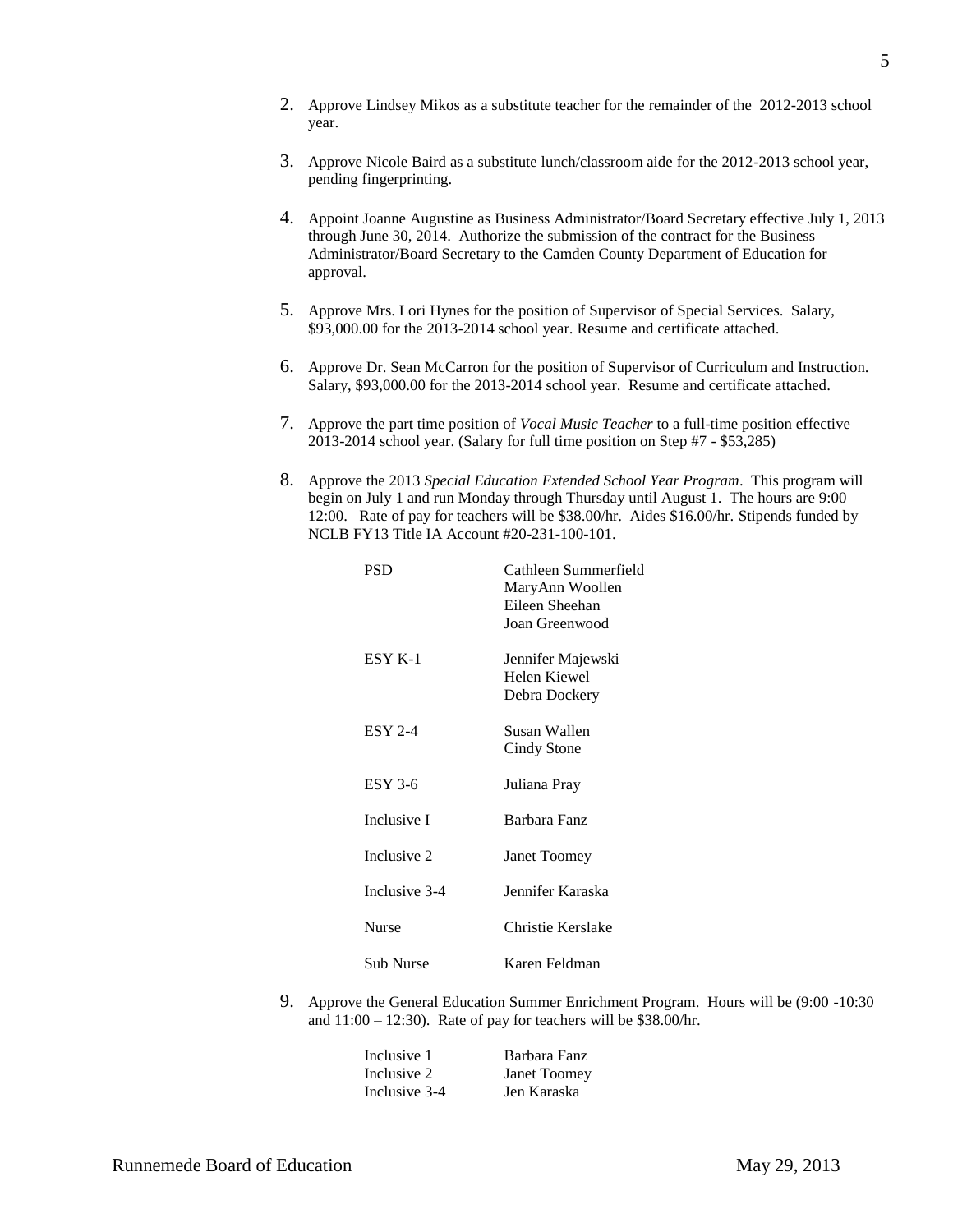|                                               |                                                 | 10. Item removed from April $24^{th}$ revised agenda – New Job Description – Maintenance<br>Technician (Attachment provided in original April 24 <sup>th</sup> Board Packet)                                                                        |              |                               |  |  |
|-----------------------------------------------|-------------------------------------------------|-----------------------------------------------------------------------------------------------------------------------------------------------------------------------------------------------------------------------------------------------------|--------------|-------------------------------|--|--|
|                                               |                                                 | 11. Item removed from April $24th$ revised agenda – Change title of current job description J-12<br>"Custodian/Maintenance Technician" to "Custodian/General Maintenance." (Attachment<br>provided in original April 24 <sup>th</sup> Board Packet) |              |                               |  |  |
|                                               |                                                 | 12. Change Job Title of William Powers to Maintenance Technician.                                                                                                                                                                                   |              |                               |  |  |
|                                               |                                                 | <b>ROLL CALL VOTE:</b><br>8 Aye<br>0 Nay                                                                                                                                                                                                            | 0 Abstain    | 1 Absent<br>(Mrs. Davidson)   |  |  |
|                                               |                                                 | <b>MOTION CARRIED</b>                                                                                                                                                                                                                               |              |                               |  |  |
|                                               |                                                 | Mrs. Spaulding publicly thanked Bob Richards for his many years of service.                                                                                                                                                                         |              |                               |  |  |
|                                               |                                                 | Mr. Iannucci Introduced the two new hires Lori Hynes and Dr. McCarron. They thanked the<br>Board.                                                                                                                                                   |              |                               |  |  |
| <b>FINANCE</b>                                |                                                 | Motion by Mr. Buchheim seconded by Ms. Panzarella to approve items 1 through 8 as attached<br>on the recommendation of the Superintendent and School Business Administrator                                                                         |              |                               |  |  |
|                                               | 1.                                              | Transfers and Appropriation/Revenue Adjustments - March and April, 2013<br>Cash Report - March and April, 2013<br>Treasurer's Report - March 2013                                                                                                   |              |                               |  |  |
|                                               | Professional Development Workshops - None<br>2. |                                                                                                                                                                                                                                                     |              |                               |  |  |
| 3.<br>Payment of Bills (Bills Lists attached) |                                                 |                                                                                                                                                                                                                                                     |              |                               |  |  |
|                                               |                                                 | <b>ACCOUNT PERIOD/BATCH #</b>                                                                                                                                                                                                                       | TOTAL AMOUNT |                               |  |  |
|                                               |                                                 | Bills List $#1 -$ Payroll 04/15/2013                                                                                                                                                                                                                |              | \$345,847.39                  |  |  |
|                                               |                                                 | Bills List #2 - Payroll 04/30/2013                                                                                                                                                                                                                  |              | \$350,862.07                  |  |  |
|                                               |                                                 | Bills List #3 - May 29, 2013                                                                                                                                                                                                                        |              | \$304,871.42                  |  |  |
|                                               |                                                 | $1.11 \times 1.04$                                                                                                                                                                                                                                  |              | 0 <sub>0</sub> 0 <sub>0</sub> |  |  |

4. Child Nutrition Program School Breakfast and Lunch, prices for the 2013-14 school year as follows:

| Paid   | Reduced |
|--------|---------|
| \$1.50 | \$0.30  |
| \$2.00 |         |
|        |         |
| Paid   | Reduced |
| \$2.65 | \$0.40  |
| \$3.75 |         |
|        |         |

(Milk prices will be determined within 60 days due to late warnings of a big price increase from suppliers.)

5. 48 month lease for Copier/Printer/Scan/Fax Machine to replace expiring lease:

NJ State Contract #82709 Ricoh Aficio Digital Copier 5002SP \$266.83 per month Includes 20,000 copies per month, and all service, parts, labor and supplies except paper

| <b>ACCOUNT PERIOD/BATCH #</b>        | TOTAL AMOUNT   |
|--------------------------------------|----------------|
| Bills List #1 $-$ Payroll 04/15/2013 | \$345,847.39   |
| Bills List $#2$ – Payroll 04/30/2013 | \$350,862.07   |
| Bills List #3 - May 29, 2013         | \$304,871.42   |
| Bills List $#4 -$                    | \$6,203.71     |
| Cafeteria - Inv 3/29-4/25/13         | \$15,766.37    |
| Total                                | \$1,023,550.96 |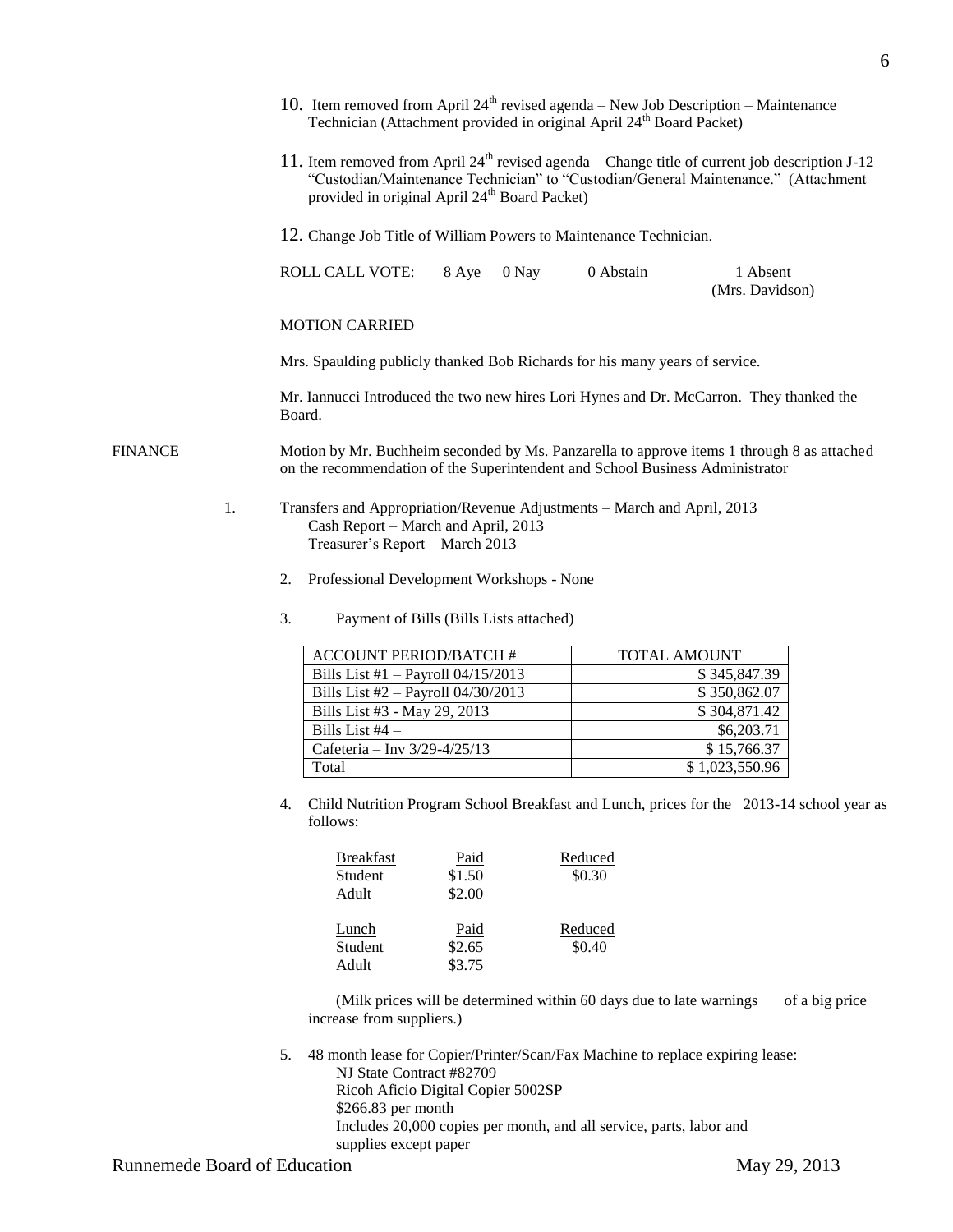6. Void old outstanding checks:

| Account #    | Check # | Amount |
|--------------|---------|--------|
| 80-0033-4103 | 65167   | 18.47  |
| 80-0033-4103 | 65171   | 737.77 |
| 80-0033-4103 | 65267   | 592.64 |
| 80-0033-4103 | 67718   | 73.88  |
| 80-0033-4103 | 69059   | 20.35  |

- 7. Payment of 11 accrued unused vacation days at the per diem rate of \$299.06 (total of \$3,289.66) for former Vice Principal Robert Mungo.
- 8. Contracts with Bellmawr Board of Education and Nutri-Serve to provide food service for the 2013-2014 school year.

| ROLL CALL VOTE: | 8 Aye 0 Nay | 0 Abstain | 1 Absent        |
|-----------------|-------------|-----------|-----------------|
|                 |             |           | (Mrs. Davidson) |

#### MOTION CARRIED

CURRICULUM Motion by Ms. Panzarella seconded by Mrs. Adair to approve items 1 through 5 on the recommendation of the Superintendent:

- 1. Course approval for Marissa Burpulis for "Applied Tests and Measurements" (LDTC program), to be taken September 2013-December 2013.
- 2. Continued homebound instruction for student #4872 for probable duration from April 23, 2013 until at least May 14, 2013. Homebound instructors are Alex Taliaferro and Cindy King.
- 3. Homebound instruction (non-medical) for student #5938 for 10 days. Instructor will be Angela Torres.
- 4. Approval of the 2013-2014 School Calendar.
- 5. Operation of *Summer Art Camp* at \*Bingham School by Michele Karpiak-Molloy. Camp dates are as follows: \*location may be changed due to construction
	- June 25 July 2 July 9 July 16 July 23 July 30

ROLL CALL VOTE: 8 Aye 0 Nay 0 Abstain 1 Absent

(Mrs. Davidson)

#### MOTION CARRIED

POLICIES/

PUBLIC RELATIONS Motion by Mr. Wark seconded by Mrs. Torrillo to approve item 1 on the recommendation of the Superintendent:

> 1**.** Resolution to Amend NJSBAIG Bylaws WHEREAS, The New Jersey School Boards Association Insurance Group (NJSBAIG) Board of Trustees approved proposed amendments to its Bylaws at a public meeting on March 20, 2013 in accordance with Article IX.C. of the current NJSBAIG Bylaws; and

WHEREAS, the current NJSBAIG Bylaws require for the proposed amendments to be approved by member school districts; and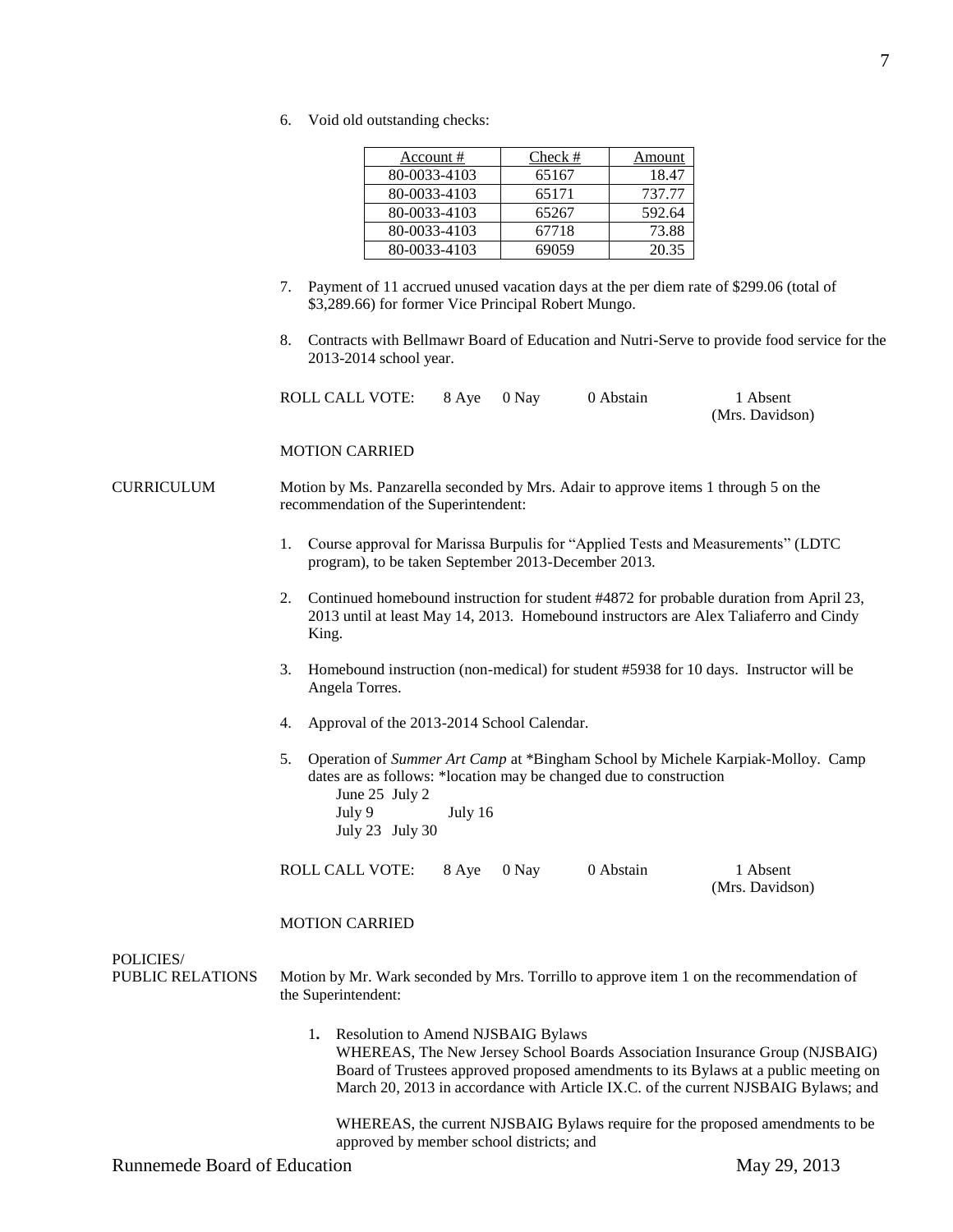WHEREAS, seventy-five percent (3/4) of the member school districts must approve the proposed amendments within one hundred eighty (180) days of the hearing on the amendments:

NOW THEREFORE, BE IT RESOLVED that at a regular meeting of the Runnemede Board of Education held on the 29<sup>th</sup> day of May 2013, the Board  $X$  does

\_\_\_\_ does not

Hereby approve the proposed amendments to the NJSBAIG Bylaws.

ROLL CALL VOTE: 8 Aye 0 Nay 0 Abstain 1 Absent (Mrs. Davidson)

# MOTION CARRIED

Annual Board Approvals and Appointments

A. On a motion by Mrs. Smith seconded by Mr. Buchheim approval is made of the official depositories for the funds of the Board of Education:

#### PNC Bank

| ROLL CALL VOTE: | 8 Aye 0 Nay | 0 Abstain | 1 Absent        |
|-----------------|-------------|-----------|-----------------|
|                 |             |           | (Mrs. Davidson) |

# MOTION CARRIED

B. On a motion by Ms. Panzarella seconded by Mr. Wark approval is made of the following persons to be authorized to sign checks and vouchers of the Board of Education:

| <b>Account Name</b>              | <b>Number of Signatures Required</b> | <b>Personnel Responsible</b>              |
|----------------------------------|--------------------------------------|-------------------------------------------|
| <b>Regular Checking Accounts</b> | <u>ୁ</u>                             | <b>President or Vice-President, Board</b> |
|                                  |                                      | <b>Secretary, Treasurer</b>               |
| <b>Payroll Account</b>           |                                      | <b>President or Treasurer</b>             |
| <b>Agency Account</b>            |                                      | <b>Board Secretary</b>                    |
| <b>Student Activity Account</b>  |                                      | <b>Board Secretary, Superintendent,</b>   |
|                                  |                                      | <b>Principal</b>                          |
| <b>Petty Cash</b>                |                                      | <b>Board Secretary, Superintendent</b>    |
| <b>Lunch Account</b>             |                                      | <b>Board Secretary, Superintendent</b>    |
| <b>Unemployment Account</b>      |                                      | <b>Board Secretary, Superintendent</b>    |
| FSA                              |                                      | <b>Board Secretary,</b>                   |
|                                  |                                      | <b>Superintendent</b>                     |
|                                  |                                      |                                           |

ROLL CALL VOTE: 8 Aye 0 Nay 0 Abstain 1 Absent

(Mrs. Davidson)

#### MOTION CARRIED

C. On a motion by Mr. Wark seconded by Mrs. Torrillo approval is made of the rules, regulations, and policies heretofore adopted by the Board and are hereby adopted for the 2013-14 school year.

|  | ROLL CALL VOTE: |  | 8 Ave 0 Nav | 0 Abstain | 1 Absent |
|--|-----------------|--|-------------|-----------|----------|
|--|-----------------|--|-------------|-----------|----------|

(Mrs. Davidson)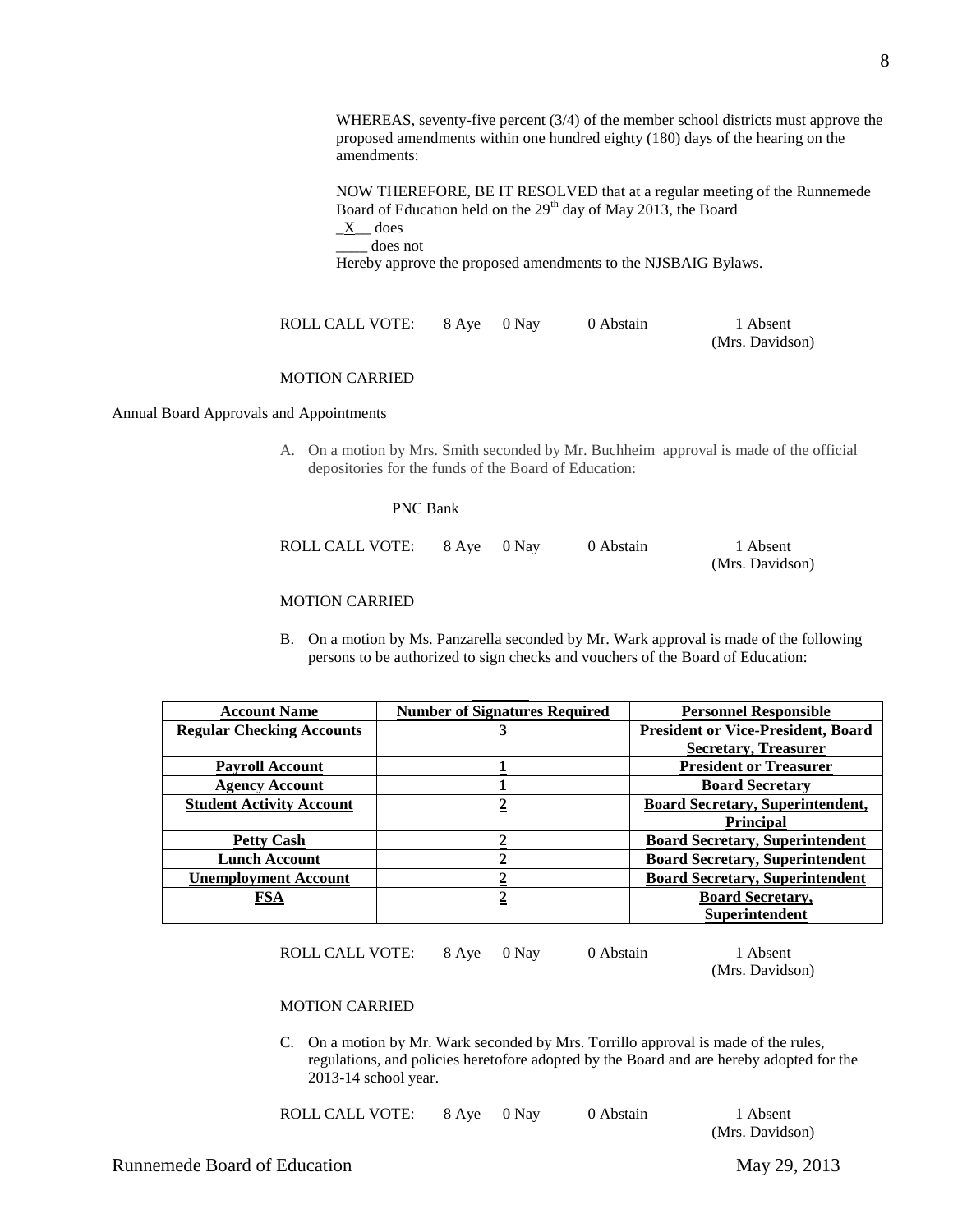#### MOTION CARRIED

D. On a motion by Mr. Wark seconded by Mrs. Adair approval is made of the following and are hereby designated as the official newspapers and methods of advertising of this Board until the next reorganization meeting:

| The Retrospect              |       |       |           |                             |
|-----------------------------|-------|-------|-----------|-----------------------------|
| Courier Post                |       |       |           |                             |
| District Website (Internet) |       |       |           |                             |
| ROLL CALL VOTE:             | 8 Aye | 0 Nay | 0 Abstain | 1 Absent<br>(Mrs. Davidson) |

#### MOTION CARRIED

E. On a motion by Ms. Panzarella seconded by Mr. Wark approval is made of the following:

BE IT RESOLVED by the Runnemede Board of Education, County of Camden, New Jersey that the following be, Ashok Patel, MD School Physician and Medical Inspector of this Board of Education at a rate of \$5,554.00 July 1, 2013-June 30, 2014. Dr. Patel is appointed School Physician under a fair and open competitive Request for Proposals received May 2, 2013.

| ROLL CALL VOTE: | 8 Aye 0 Nay | 0 Abstain | 1 Absent        |
|-----------------|-------------|-----------|-----------------|
|                 |             |           | (Mrs. Davidson) |

#### MOTION CARRIED

F. On a motion made by Mrs. Adair seconded by Mrs. Smith approval is made of the following:

BE IT RESOLVED by the Runnemede Board of Education, has approved the Camden County Education Services Commission to provide the following services for the 2013-2014 school year:

> Special Education and Non-public Transportation and Aid-in-Lieu Service as per Coordinated Transportation Services PL 192-193 - Non-Public Education Instructional and Support Services IDEA Non-Public Education Instructional and Support Services Substitute Nursing Services

| ROLL CALL VOTE: | 8 Aye 0 Nay | 0 Abstain | 1 Absent        |
|-----------------|-------------|-----------|-----------------|
|                 |             |           | (Mrs. Davidson) |

#### MOTION CARRIED

G. On a motion by Mr. Wark seconded by Mr. Buchheim approval is made of the following:

BE IT RESOLVED by the Runnemede Board of Education, County of Camden, New Jersey that the Business Administrator/Board Secretary be, and is hereby appointed as the person to approve purchase order contracts between meetings for the 2013-2014 school year*.*

|  | ROLL CALL VOTE:<br>8 Aye 0 Nay |  |
|--|--------------------------------|--|
|--|--------------------------------|--|

0 Abstain 1 Absent (Mrs. Davidson)

MOTION CARRIED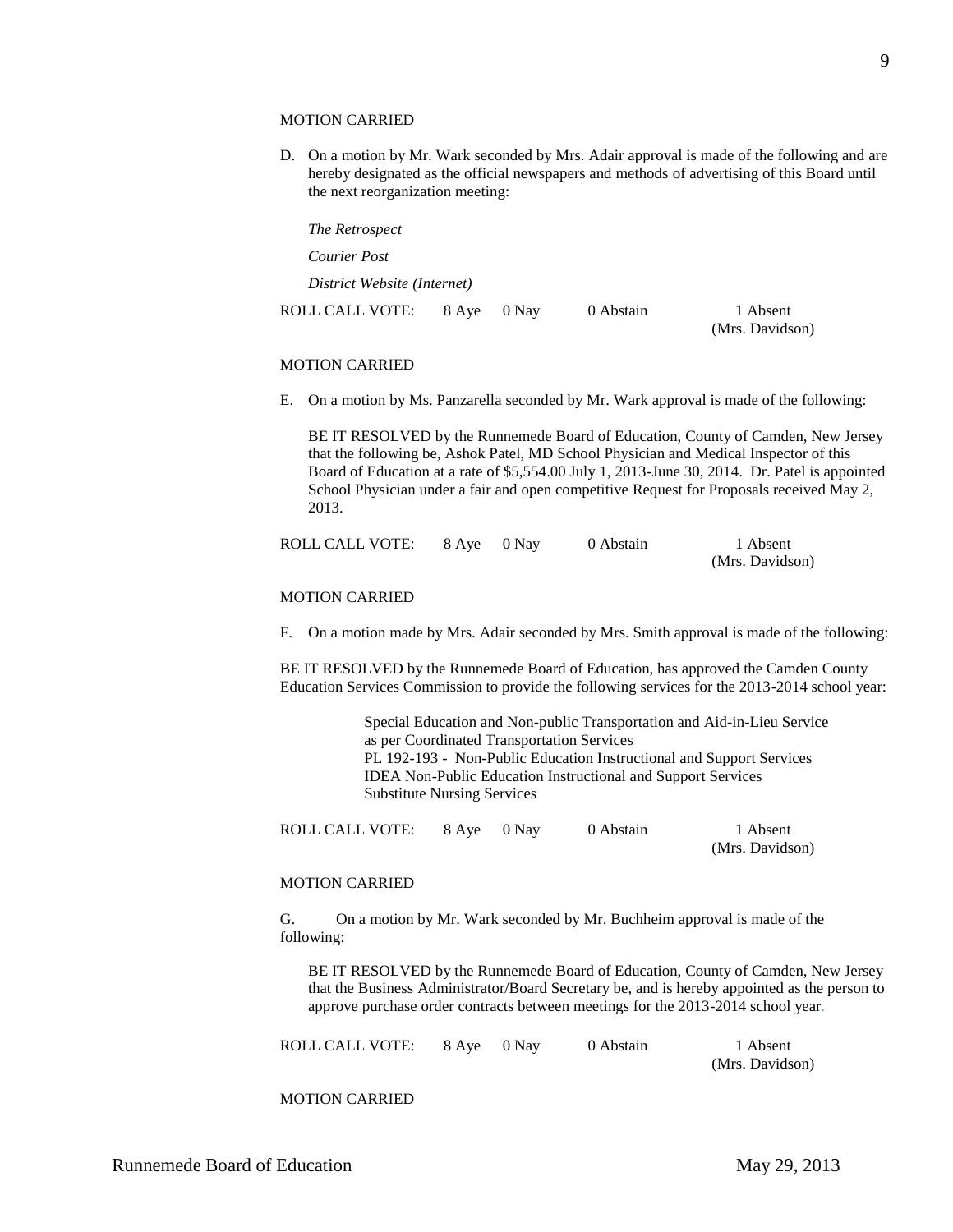H. On a motion by Ms. Panzarella seconded by Mr. Wark approval is made of the following:

BE IT RESOLVED by the Runnemede Board of Education, County of Camden, New Jersey that the Chief School Administrator/Superintendent, Principal, Child Study Team Coordinator, School Nurse, and any other staff members designated by the Chief School Administrator/Superintendent are designated as personnel authorized to transport pupils in an emergency.

| ROLL CALL VOTE: | 8 Aye 0 Nay | 0 Abstain | 1 Absent        |
|-----------------|-------------|-----------|-----------------|
|                 |             |           | (Mrs. Davidson) |

#### MOTION CARRIED

I. On a motion by Mrs. Adair seconded by Mr. Wark approval is made of the following:

BE IT RESOLVED by the Runnemede Board of Education, County of Camden, New Jersey that the Business Administrator/Board Secretary designated as the individual to authorize line item changes between Board Meetings.

| ROLL CALL VOTE: | 8 Aye 0 Nay | 0 Abstain | 1 Absent        |
|-----------------|-------------|-----------|-----------------|
|                 |             |           | (Mrs. Davidson) |

# MOTION CARRIED

J. On a motion by Mrs. Smith seconded by Mr. Buchheim approval is made of the following:

BE IT RESOLVED by the Runnemede Board of Education, County of Camden, New Jersey that the Business Administrator be appointed Purchasing Agent for the district.

| ROLL CALL VOTE: | 8 Aye 0 Nay | 0 Abstain | 1 Absent        |
|-----------------|-------------|-----------|-----------------|
|                 |             |           | (Mrs. Davidson) |

#### MOTION CARRIED

K. On a motion by Mrs. Torrillo seconded by Mr. Wark approval is made of the following:

BE IT RESOLVED by the Runnemede Board of Education, County of Camden, New Jersey that the "Open Public Meetings Act" requires that advanced written notice of all meetings of the Board of Education be posted in one public place designated by the Board and mailed, telephone, faxed or hand delivered to two newspapers designated by resolution mailed to all persons requesting a copy of same upon payment of a fee as established by NJSA 47:1A-2.

THEREFORE, BE IT RESOLVED by the Runnemede Board of Education as follows:

- 1. All advance written notices of Board meetings shall be posted by the Board Secretary on the bulletin board located in the Mary Volz School, Grace Downing Elementary School, Aline Bingham Elementary School.
- 2. All advance written notices of Board meetings shall be given to the following two newspapers:
	- a. Retrospect (Official Newspaper)
	- b. Courier Post
- 3. Filing written notice with the Clerk of Runnemede Borough.
- 4. All advance written notices of Board meetings throughout the year shall be mailed to all persons requesting a copy of same after payment by such persons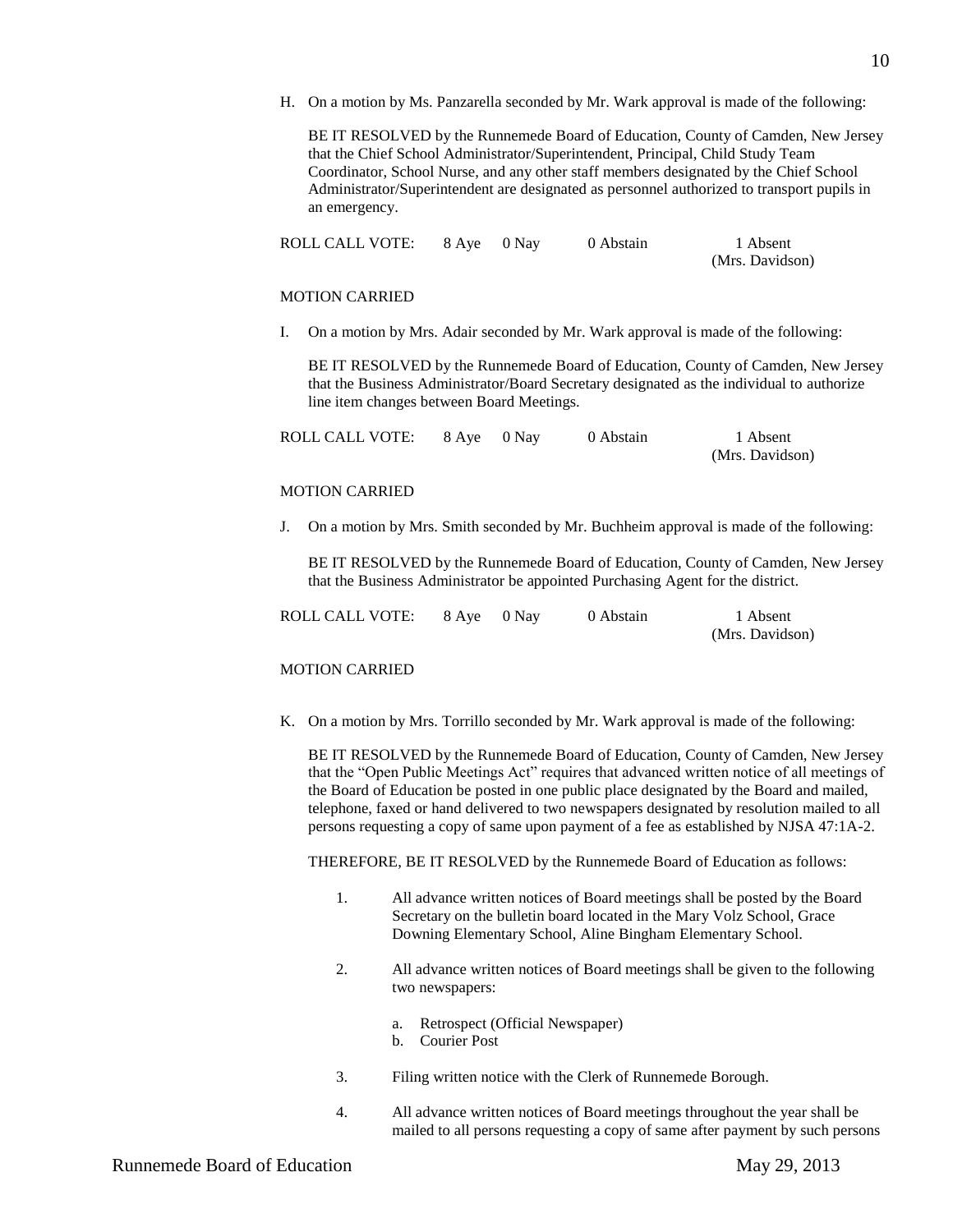of a fee as established in NJSA 47:1A-2, plus postage. News media shall be exempt from such fee.

5. The schedule of regular official Board meetings for the period from and after this reorganization meeting until the reorganization meeting in 2014 shall be in accordance with the listed schedule designating the dates, times and places of such meetings.

| ROLL CALL VOTE: | 8 Aye 0 Nay | 0 Abstain | 1 Absent        |
|-----------------|-------------|-----------|-----------------|
|                 |             |           | (Mrs. Davidson) |

#### MOTION CARRIED

L. On a motion by Mr. Wark seconded by Mrs. Adair approval was made for New Jersey School Board Association Insurance Group to be named insurance of record for the 2013- 2014 school year.

| ROLL CALL VOTE: | 8 Aye 0 Nay | 0 Abstain | 1 Absent        |
|-----------------|-------------|-----------|-----------------|
|                 |             |           | (Mrs. Davidson) |

#### MOTION CARRIED

M. On a motion by Mr. Wark seconded by Mrs. Torrillo approval was made for OMNI to serve as third party administrator for 403B plans for the 2013-2014 school year.

| ROLL CALL VOTE: | 8 Aye 0 Nay | 0 Abstain | 1 Absent        |
|-----------------|-------------|-----------|-----------------|
|                 |             |           | (Mrs. Davidson) |

# MOTION CARRIED

N. On a motion by Ms. Panzarella seconded by Mr. Wark approval was made for the following:

BE IT RESOLVED by the Runnemede Board of Education, County of Camden, New Jersey that the Maintenance Technician/Supervisor, be appointed Indoor Air Quality Designee, Integrated Pest Management Coordinator, Right to Know Officer, Chemical Hygiene Officer, and AHERA coordinator for the 2013-2014 school year.

| ROLL CALL VOTE: | 8 Aye 0 Nay | 0 Abstain | 1 Absent        |
|-----------------|-------------|-----------|-----------------|
|                 |             |           | (Mrs. Davidson) |

#### MOTION CARRIED

O. On a motion by Mr. Wark seconded by Mrs. Torrillo approval was made, Business Administrator/Board Secretary as Agency Compliance Officer for the 2013-2014 school year.

| ROLL CALL VOTE: | 8 Ave 0 Nav | 0 Abstain | 1 Absent        |
|-----------------|-------------|-----------|-----------------|
|                 |             |           | (Mrs. Davidson) |

#### MOTION CARRIED

P. On a motion by Mr. Wark seconded by Mrs. Adair approval was made for the following tax shelter annuity companies contingent with compliance with IRS regulations and information sharing agreements with OMNI:

> MetLife Equitable Fidelity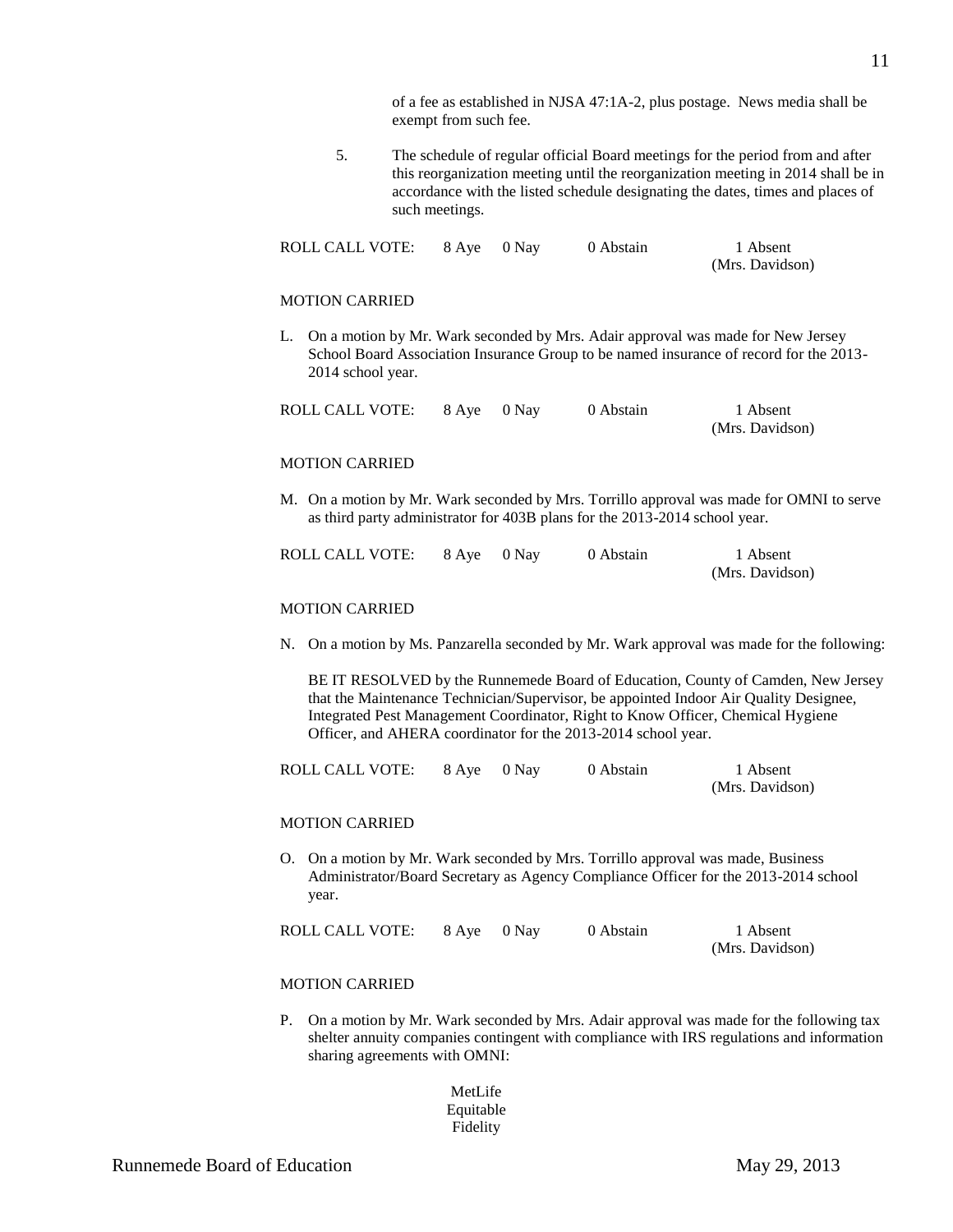|                                                                                                                                                                                                                                                                                                                             |                                | <b>ING</b><br>Lincoln Financial<br><b>Midland National</b><br><b>Siracusa</b><br>Vanguard |       |           |                                                                                                                                                                       |
|-----------------------------------------------------------------------------------------------------------------------------------------------------------------------------------------------------------------------------------------------------------------------------------------------------------------------------|--------------------------------|-------------------------------------------------------------------------------------------|-------|-----------|-----------------------------------------------------------------------------------------------------------------------------------------------------------------------|
|                                                                                                                                                                                                                                                                                                                             | <b>ROLL CALL VOTE:</b>         | 8 Aye                                                                                     | 0 Nay | 0 Abstain | 1 Absent<br>(Mrs. Davidson)                                                                                                                                           |
|                                                                                                                                                                                                                                                                                                                             | <b>MOTION CARRIED</b>          |                                                                                           |       |           |                                                                                                                                                                       |
| Q.                                                                                                                                                                                                                                                                                                                          | Education Division of Finance. |                                                                                           |       |           | On a motion by Mr. Buchheim seconded by Mr. Wark approval was made for the Uniform<br>Minimum Chart of Accounts for NJ Public Schools as prepared by NJ Department of |
|                                                                                                                                                                                                                                                                                                                             | <b>ROLL CALL VOTE:</b>         | 8 Aye                                                                                     | 0 Nay | 0 Abstain | 1 Absent<br>(Mrs. Davidson)                                                                                                                                           |
|                                                                                                                                                                                                                                                                                                                             | <b>MOTION CARRIED</b>          |                                                                                           |       |           |                                                                                                                                                                       |
| On a motion by Mrs. Smith seconded by Mrs. Adair approval for the Business<br>R.<br>Administrator/Board Secretary as a Qualified Purchasing Agent to award contracts up to a<br>bid threshold of \$36,000 and a quote threshold of \$5,400, or as \$17,500 and \$2,625<br>respectively if not a Qualified Purchasing Agent. |                                |                                                                                           |       |           |                                                                                                                                                                       |
|                                                                                                                                                                                                                                                                                                                             | <b>ROLL CALL VOTE:</b>         | 8 Aye                                                                                     | 0 Nay | 0 Abstain | 1 Absent<br>(Mrs. Davidson)                                                                                                                                           |
|                                                                                                                                                                                                                                                                                                                             | <b>MOTION CARRIED</b>          |                                                                                           |       |           |                                                                                                                                                                       |
| S.<br>On a motion by Mr. Wark seconded by Mrs. Adair approval for the following:<br>Authorization for Business Administrator/Board Secretary to transfer/wire funds by<br>telephone or Internet.                                                                                                                            |                                |                                                                                           |       |           |                                                                                                                                                                       |
|                                                                                                                                                                                                                                                                                                                             | <b>ROLL CALL VOTE:</b>         | 8 Aye                                                                                     | 0 Nay | 0 Abstain | 1 Absent<br>(Mrs. Davidson)                                                                                                                                           |
|                                                                                                                                                                                                                                                                                                                             | <b>MOTION CARRIED</b>          |                                                                                           |       |           |                                                                                                                                                                       |
| On a motion by Mr. Wark seconded by Ms. Panzarella approval for the following:<br>Т.<br>Authorization for Business Administrator/Board Secretary to pay bills between Board<br>Meetings. Prior approval from Board President required.                                                                                      |                                |                                                                                           |       |           |                                                                                                                                                                       |
|                                                                                                                                                                                                                                                                                                                             | <b>ROLL CALL VOTE:</b>         | 8 Aye                                                                                     | 0 Nay | 0 Abstain | 1 Absent<br>(Mrs. Davidson)                                                                                                                                           |
|                                                                                                                                                                                                                                                                                                                             | <b>MOTION CARRIED</b>          |                                                                                           |       |           |                                                                                                                                                                       |
| On a motion by Mr. Buchheim seconded by Mr. Wark approval was made to appoint Joanne<br>U.<br>Augustine, as Custodian of Records for the 2013-2014 school year.                                                                                                                                                             |                                |                                                                                           |       |           |                                                                                                                                                                       |
|                                                                                                                                                                                                                                                                                                                             | ROLL CALL VOTE:                | 8 Aye                                                                                     | 0 Nay | 0 Abstain | 1 Absent<br>(Mrs. Davidson)                                                                                                                                           |
|                                                                                                                                                                                                                                                                                                                             | <b>MOTION CARRIED</b>          |                                                                                           |       |           |                                                                                                                                                                       |

V. On a motion by Ms. Panzarella seconded by Mrs. Smith approval for the following: Procurement of Goods and Services through State Agencies (state contracts) in addition to the following vendors:

12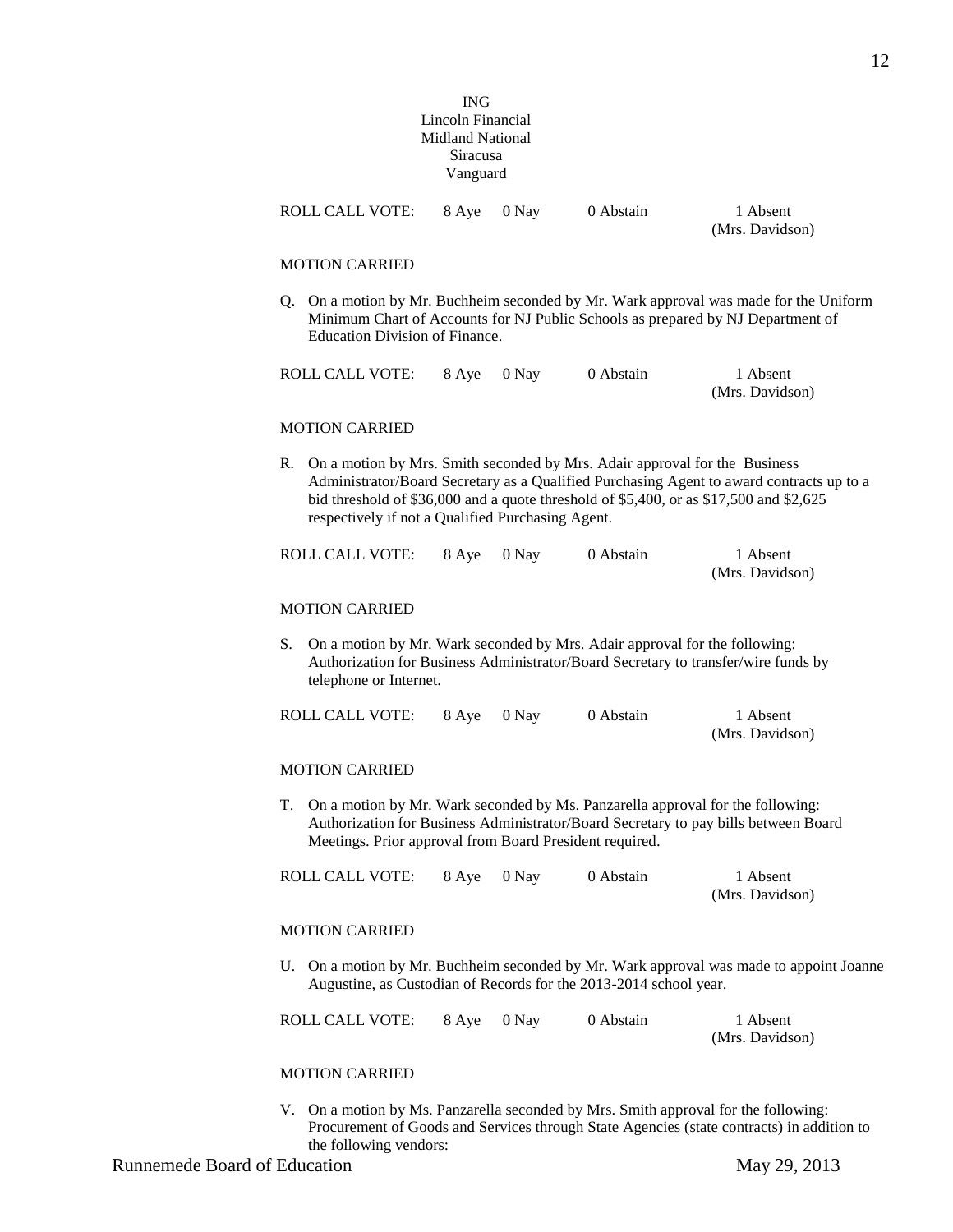# School Specialty Ed Data Office Basics N.J. State Contract W B Mason

|                                      |                                                                                                                                                                                                                                                                                        | <b>Office Basics</b><br>N.J. State Contract<br>W B Mason |         |           |                                                                                                                                                                                                                                                                                |
|--------------------------------------|----------------------------------------------------------------------------------------------------------------------------------------------------------------------------------------------------------------------------------------------------------------------------------------|----------------------------------------------------------|---------|-----------|--------------------------------------------------------------------------------------------------------------------------------------------------------------------------------------------------------------------------------------------------------------------------------|
|                                      | <b>ROLL CALL VOTE:</b>                                                                                                                                                                                                                                                                 | 8 Aye                                                    | 0 Nay   | 0 Abstain | 1 Absent<br>(Mrs. Davidson)                                                                                                                                                                                                                                                    |
|                                      | <b>MOTION CARRIED</b>                                                                                                                                                                                                                                                                  |                                                          |         |           |                                                                                                                                                                                                                                                                                |
|                                      | received May 2, 2013, at a fee of \$17,860.                                                                                                                                                                                                                                            |                                                          |         |           | W. On a motion by Mr. Wark, seconded by Mrs. Adair, the firm of Nightlinger, Colavita, &<br>Volpa is appointed as Auditor under a fair and open competitive Request for Proposals                                                                                              |
|                                      | <b>ROLL CALL VOTE:</b>                                                                                                                                                                                                                                                                 | 8 Aye                                                    | 0 Nay   | 0 Abstain | 1 Absent<br>(Mrs. Davidson)                                                                                                                                                                                                                                                    |
|                                      | <b>MOTION CARRIED</b>                                                                                                                                                                                                                                                                  |                                                          |         |           |                                                                                                                                                                                                                                                                                |
|                                      | proposal.                                                                                                                                                                                                                                                                              |                                                          |         |           | X. On a motion by Mrs. Smith, seconded by Mr. Buchheim, the firm of Garrison Architects as<br>Architect of Record appointed as Architect of Record under a fair and open competitive<br>Request for Proposals received May 2, 2013, as per the fee scheduled outlined in their |
|                                      | ROLL CALL VOTE:                                                                                                                                                                                                                                                                        | 8 Aye                                                    | $0$ Nay | 0 Abstain | 1 Absent<br>(Mrs. Davidson)                                                                                                                                                                                                                                                    |
|                                      | <b>MOTION CARRIED</b>                                                                                                                                                                                                                                                                  |                                                          |         |           |                                                                                                                                                                                                                                                                                |
|                                      | Y. On a motion by Mrs. Torrillo, seconded by Mrs. Adair, Rehab Connection is appointed as<br>Physical Therapy provider and Occupational Therapy provider under a fair and open<br>competitive Request for Proposals received May 2, 2013, at the hourly rate of \$75 for PT<br>and OT. |                                                          |         |           |                                                                                                                                                                                                                                                                                |
|                                      | ROLL CALL VOTE:                                                                                                                                                                                                                                                                        | 8 Aye                                                    | 0 Nay   | 0 Abstain | 1 Absent<br>(Mrs. Davidson)                                                                                                                                                                                                                                                    |
|                                      | <b>MOTION CARRIED</b>                                                                                                                                                                                                                                                                  |                                                          |         |           |                                                                                                                                                                                                                                                                                |
|                                      |                                                                                                                                                                                                                                                                                        |                                                          |         |           | Z. On a motion by Mr. Wark, seconded by Mr. Buchheim, Philip Stern, Esq. of Adams, Stern,<br>Gutierrez & Lattiboudere, LLC, is appointed as Board Solicitor under a fair and open<br>competitive Request for Proposals received May 2, 2013, at the hourly rate of \$150.      |
|                                      | ROLL CALL VOTE:                                                                                                                                                                                                                                                                        | 8 Aye                                                    | 0 Nay   | 0 Abstain | 1 Absent<br>(Mrs. Davidson)                                                                                                                                                                                                                                                    |
|                                      | <b>MOTION CARRIED</b>                                                                                                                                                                                                                                                                  |                                                          |         |           |                                                                                                                                                                                                                                                                                |
| Recognition of<br>Citizens and Staff |                                                                                                                                                                                                                                                                                        |                                                          |         |           |                                                                                                                                                                                                                                                                                |
| - non-agenda items                   |                                                                                                                                                                                                                                                                                        |                                                          |         |           | The Public is reminded that they should attempt to resolve problems and/or complaints through                                                                                                                                                                                  |

initial contact with the staff member or members involved therein and the Chief School Administrator prior to petitioning the Board of Education. Complaints should only be brought to the Board after the appropriate school staff has had a reasonable opportunity to resolve the problem at the employee level. Statements should be limited in length to 3 minutes

13